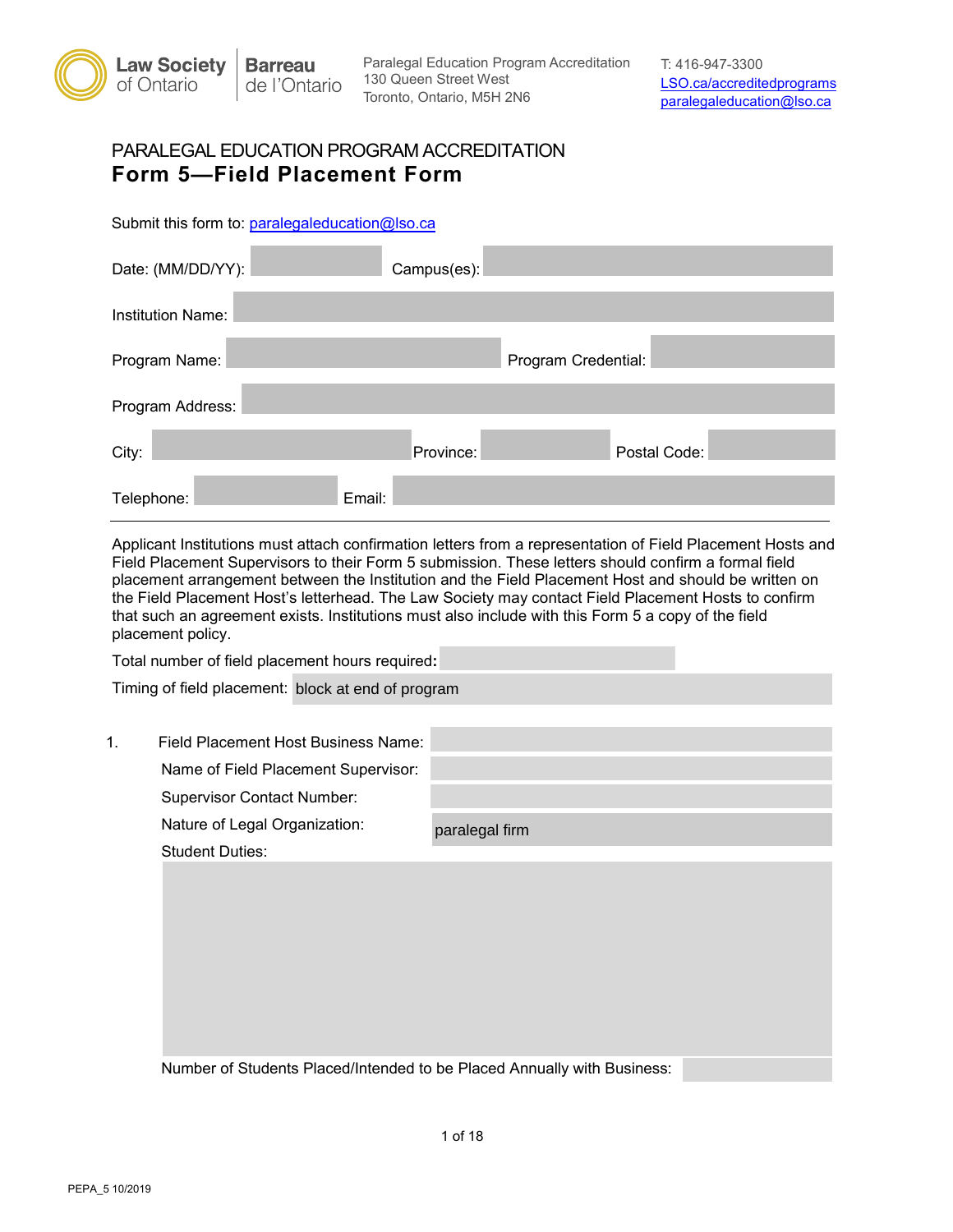| 2. | Field Placement Host Business Name:                                     |                |  |
|----|-------------------------------------------------------------------------|----------------|--|
|    | Name of Field Placement Supervisor:                                     |                |  |
|    | <b>Supervisor Contact Number:</b>                                       |                |  |
|    | Nature of Legal Organization:                                           | paralegal firm |  |
|    | <b>Student Duties:</b>                                                  |                |  |
|    |                                                                         |                |  |
|    |                                                                         |                |  |
|    |                                                                         |                |  |
|    |                                                                         |                |  |
|    |                                                                         |                |  |
|    |                                                                         |                |  |
|    |                                                                         |                |  |
|    | Number of Students Placed/Intended to be Placed Annually with Business: |                |  |
|    |                                                                         |                |  |
| 3. | Field Placement Host Business Name:                                     |                |  |
|    | Name of Field Placement Supervisor:                                     |                |  |
|    | <b>Supervisor Contact Number:</b>                                       |                |  |
|    | Nature of Legal Organization:                                           | paralegal firm |  |
|    | <b>Student Duties:</b>                                                  |                |  |
|    |                                                                         |                |  |
|    |                                                                         |                |  |
|    |                                                                         |                |  |
|    |                                                                         |                |  |
|    |                                                                         |                |  |
|    |                                                                         |                |  |
|    |                                                                         |                |  |
|    |                                                                         |                |  |
|    | Number of Students Placed/Intended to be Placed Annually with Business: |                |  |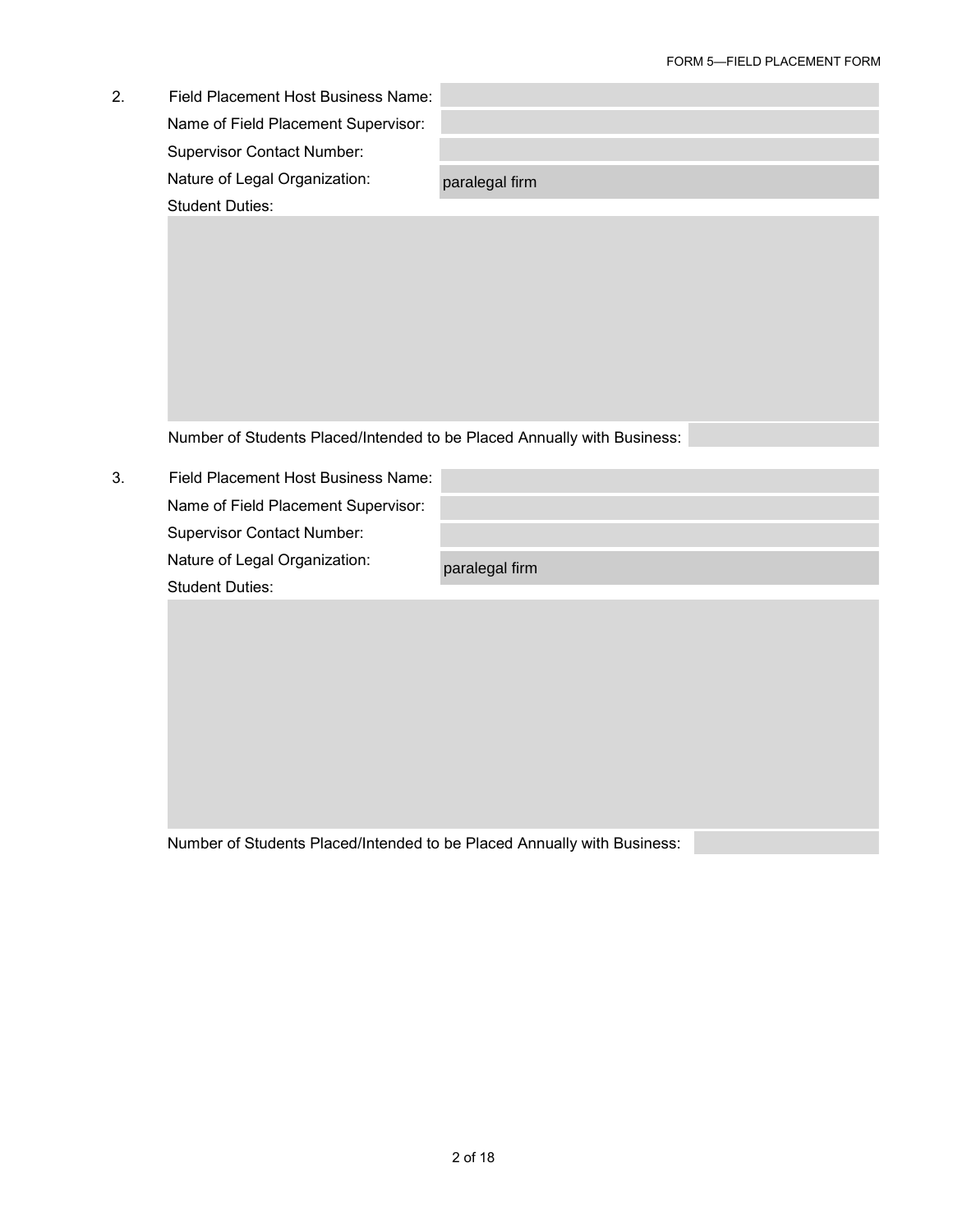| 4. | Field Placement Host Business Name:                                     |                |
|----|-------------------------------------------------------------------------|----------------|
|    | Name of Field Placement Supervisor:                                     |                |
|    | Supervisor Contact Number:                                              |                |
|    | Nature of Legal Organization:                                           | paralegal firm |
|    | <b>Student Duties:</b>                                                  |                |
|    |                                                                         |                |
|    |                                                                         |                |
|    |                                                                         |                |
|    |                                                                         |                |
|    |                                                                         |                |
|    |                                                                         |                |
|    |                                                                         |                |
|    | Number of Students Placed/Intended to be Placed Annually with Business: |                |
|    |                                                                         |                |
| 5. | Field Placement Host Business Name:                                     |                |
|    | Name of Field Placement Supervisor:                                     |                |
|    | <b>Supervisor Contact Number:</b>                                       |                |
|    | Nature of Legal Organization:                                           | paralegal firm |
|    | <b>Student Duties:</b>                                                  |                |
|    |                                                                         |                |
|    |                                                                         |                |
|    |                                                                         |                |
|    |                                                                         |                |
|    |                                                                         |                |
|    |                                                                         |                |
|    |                                                                         |                |
|    | Number of Students Placed/Intended to be Placed Annually with Business: |                |
|    |                                                                         |                |
| 6. | Field Placement Host Business Name:                                     |                |
|    | Name of Field Placement Supervisor:                                     |                |
|    | <b>Supervisor Contact Number:</b>                                       |                |
|    | Nature of Legal Organization:                                           | paralegal firm |
|    | <b>Student Duties:</b>                                                  |                |
|    |                                                                         |                |
|    |                                                                         |                |
|    |                                                                         |                |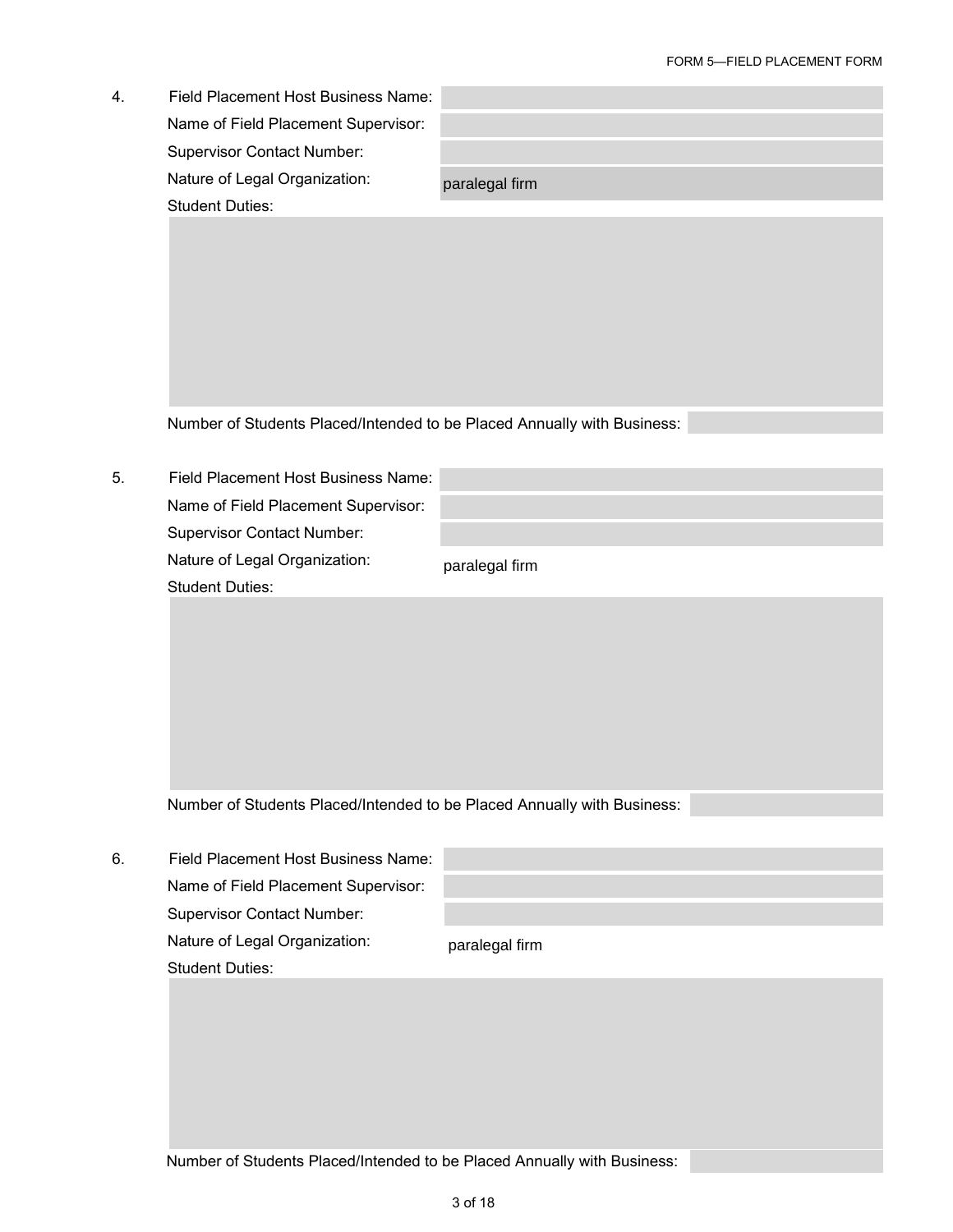| Field Placement Host Business Name: |                |
|-------------------------------------|----------------|
| Name of Field Placement Supervisor: |                |
| <b>Supervisor Contact Number:</b>   |                |
| Nature of Legal Organization:       | paralegal firm |
| <b>Student Duties:</b>              |                |

8. Field Placement Host Business Name: Name of Field Placement Supervisor: Supervisor Contact Number: Nature of Legal Organization: Student Duties:

paralegal firm

Number of Students Placed/Intended to be Placed Annually with Business:

9. Field Placement Host Business Name: Name of Field Placement Supervisor: Supervisor Contact Number: Nature of Legal Organization: Student Duties:

|  | paralegal firm |
|--|----------------|
|  |                |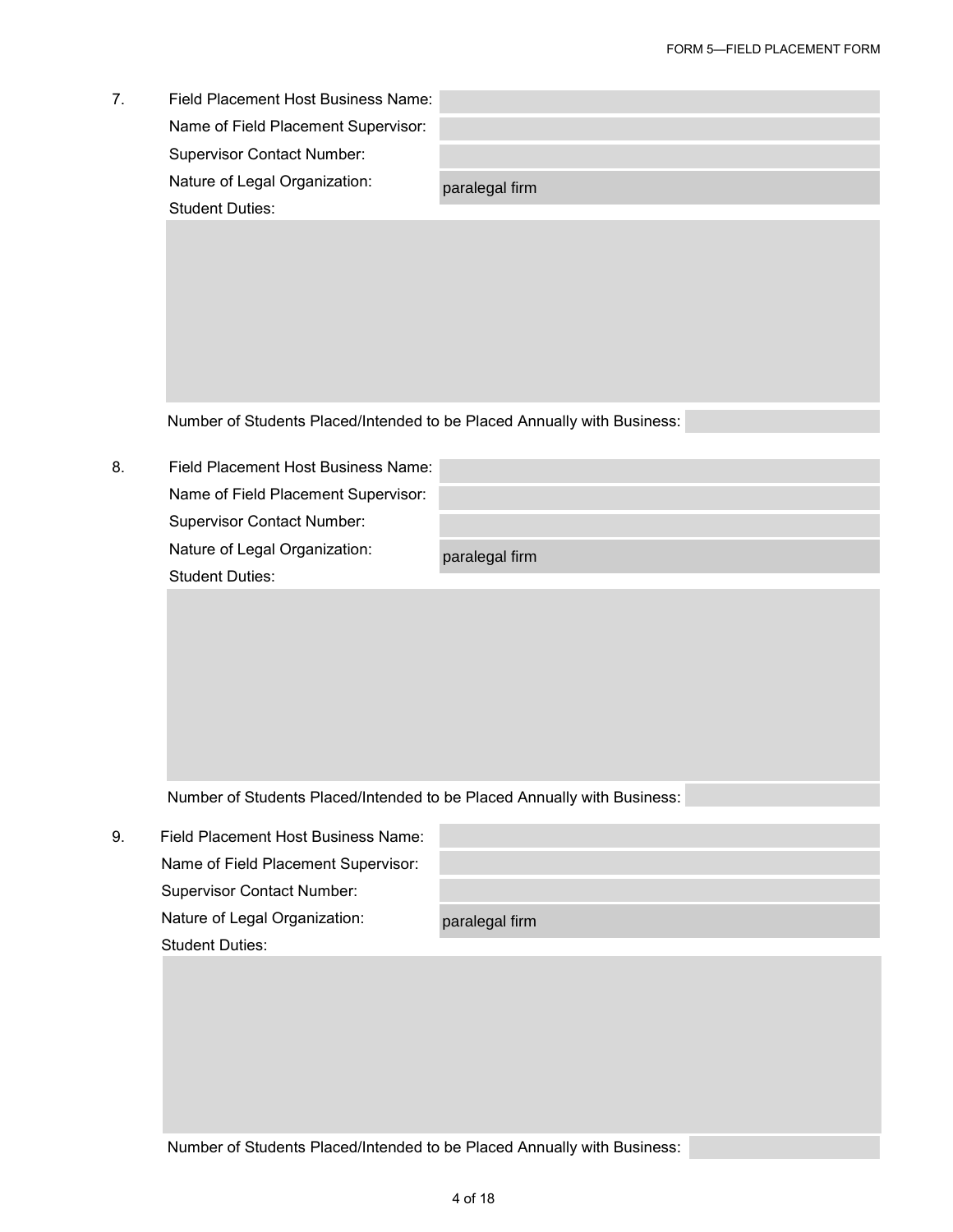| 10. | Field Placement Host Business Name:                                     |                |
|-----|-------------------------------------------------------------------------|----------------|
|     | Name of Field Placement Supervisor:                                     |                |
|     | Supervisor Contact Number:                                              |                |
|     | Nature of Legal Organization:                                           | paralegal firm |
|     | <b>Student Duties:</b>                                                  |                |
|     |                                                                         |                |
|     |                                                                         |                |
|     |                                                                         |                |
|     |                                                                         |                |
|     |                                                                         |                |
|     |                                                                         |                |
|     |                                                                         |                |
|     | Number of Students Placed/Intended to be Placed Annually with Business: |                |
|     |                                                                         |                |
|     |                                                                         |                |
| 11. | Field Placement Host Business Name:                                     |                |
|     | Name of Field Placement Supervisor:                                     |                |
|     | <b>Supervisor Contact Number:</b>                                       |                |
|     | Nature of Legal Organization:                                           | paralegal firm |
|     | <b>Student Duties:</b>                                                  |                |
|     |                                                                         |                |
|     |                                                                         |                |
|     |                                                                         |                |
|     |                                                                         |                |
|     |                                                                         |                |
|     |                                                                         |                |
|     |                                                                         |                |
|     |                                                                         |                |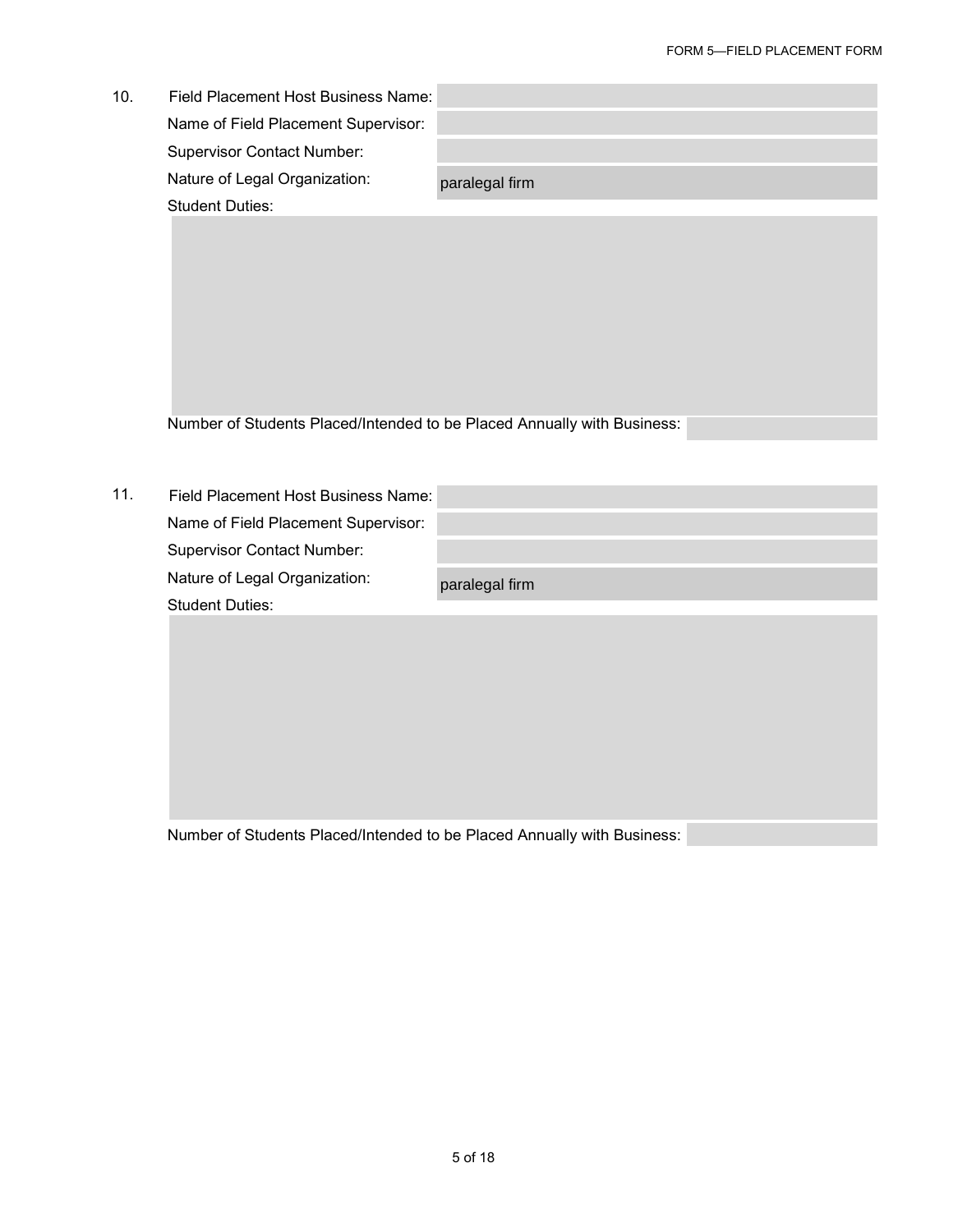e e

| 12. | Field Placement Host Business Name:                                     |                |
|-----|-------------------------------------------------------------------------|----------------|
|     | Name of Field Placement Supervisor:                                     |                |
|     | <b>Supervisor Contact Number:</b>                                       |                |
|     | Nature of Legal Organization:                                           | paralegal firm |
|     | <b>Student Duties:</b>                                                  |                |
|     |                                                                         |                |
|     |                                                                         |                |
|     |                                                                         |                |
|     |                                                                         |                |
|     |                                                                         |                |
|     |                                                                         |                |
|     | Number of Students Placed/Intended to be Placed Annually with Business: |                |
|     |                                                                         |                |
| 13. | Field Placement Host Business Name:                                     |                |
|     | Name of Field Placement Supervisor:                                     |                |
|     | <b>Supervisor Contact Number:</b>                                       |                |
|     | Nature of Legal Organization:                                           | paralegal firm |
|     | <b>Student Duties:</b>                                                  |                |
|     |                                                                         |                |
|     |                                                                         |                |
|     |                                                                         |                |
|     |                                                                         |                |
|     |                                                                         |                |
|     |                                                                         |                |
|     |                                                                         |                |
|     | Number of Students Placed/Intended to be Placed Annually with Business: |                |
|     |                                                                         |                |
| 14. | Field Placement Host Business Name:                                     |                |
|     | Name of Field Placement Supervisor:                                     |                |
|     | <b>Supervisor Contact Number:</b>                                       |                |
|     | Nature of Legal Organization:                                           | paralegal firm |
|     | <b>Student Duties:</b>                                                  |                |
|     |                                                                         |                |
|     |                                                                         |                |
|     |                                                                         |                |
|     |                                                                         |                |
|     |                                                                         |                |
|     |                                                                         |                |
|     |                                                                         |                |
|     | Number of Students Placed/Intended to be Placed Annually with Business: |                |
|     |                                                                         |                |
|     |                                                                         | 6 of 18        |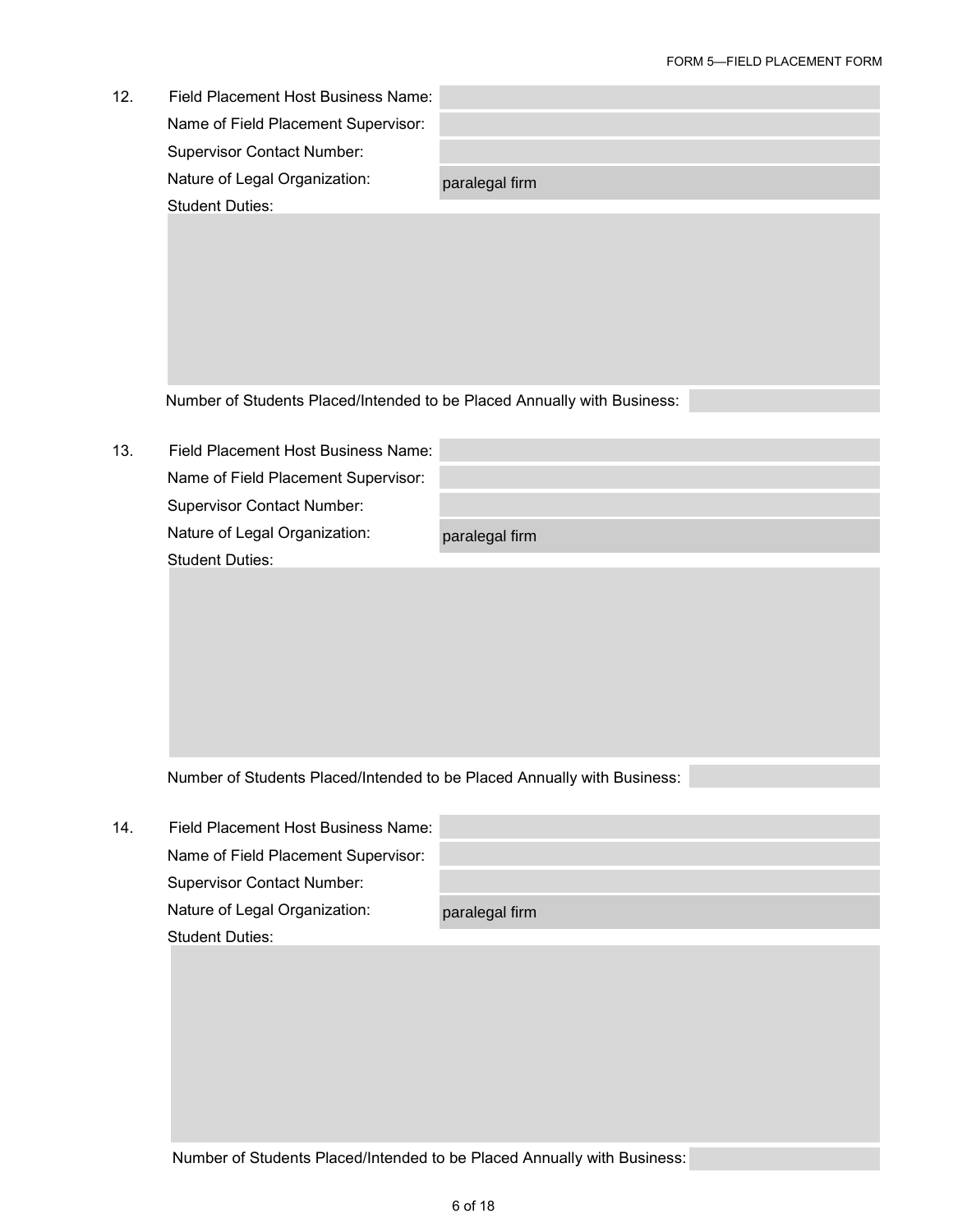| 15. | Field Placement Host Business Name:<br>Name of Field Placement Supervisor:<br><b>Supervisor Contact Number:</b><br>Nature of Legal Organization:<br><b>Student Duties:</b> | paralegal firm |
|-----|----------------------------------------------------------------------------------------------------------------------------------------------------------------------------|----------------|
|     |                                                                                                                                                                            |                |
|     | Number of Students Placed/Intended to be Placed Annually with Business:                                                                                                    |                |
| 16. | Field Placement Host Business Name:                                                                                                                                        |                |
|     | Name of Field Placement Supervisor:                                                                                                                                        |                |
|     | <b>Supervisor Contact Number:</b><br>Nature of Legal Organization:                                                                                                         |                |
|     | <b>Student Duties:</b>                                                                                                                                                     | paralegal firm |
|     |                                                                                                                                                                            |                |
|     | Number of Students Placed/Intended to be Placed Annually with Business:                                                                                                    |                |
| 17. | Field Placement Host Business Name:                                                                                                                                        |                |
|     | Name of Field Placement Supervisor:                                                                                                                                        |                |
|     | <b>Supervisor Contact Number:</b><br>Nature of Legal Organization:                                                                                                         | paralegal firm |
|     | <b>Student Duties:</b>                                                                                                                                                     |                |
|     |                                                                                                                                                                            |                |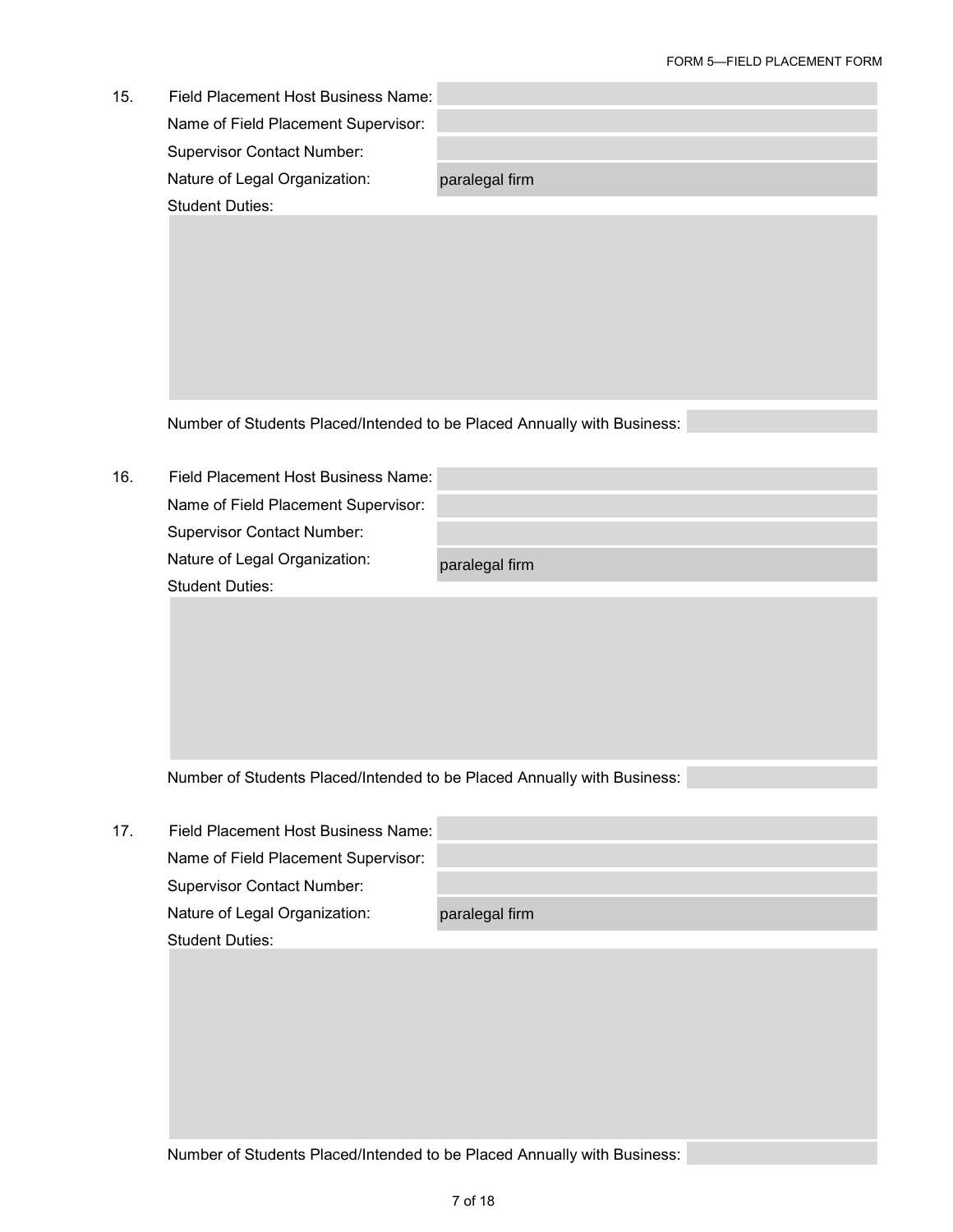| 18. | Field Placement Host Business Name: |                |
|-----|-------------------------------------|----------------|
|     | Name of Field Placement Supervisor: |                |
|     | <b>Supervisor Contact Number:</b>   |                |
|     | Nature of Legal Organization:       | paralegal firm |
|     | <b>Student Duties:</b>              |                |

19. Field Placement Host Business Name: Name of Field Placement Supervisor: Supervisor Contact Number: Nature of Legal Organization: Student Duties: paralegal firm

Number of Students Placed/Intended to be Placed Annually with Business:

| 20. | Field Placement Host Business Name: |                |
|-----|-------------------------------------|----------------|
|     | Name of Field Placement Supervisor: |                |
|     | <b>Supervisor Contact Number:</b>   |                |
|     | Nature of Legal Organization:       | paralegal firm |
|     | <b>Student Duties:</b>              |                |
|     |                                     |                |
|     |                                     |                |
|     |                                     |                |
|     |                                     |                |
|     |                                     |                |
|     |                                     |                |
|     |                                     |                |
|     |                                     |                |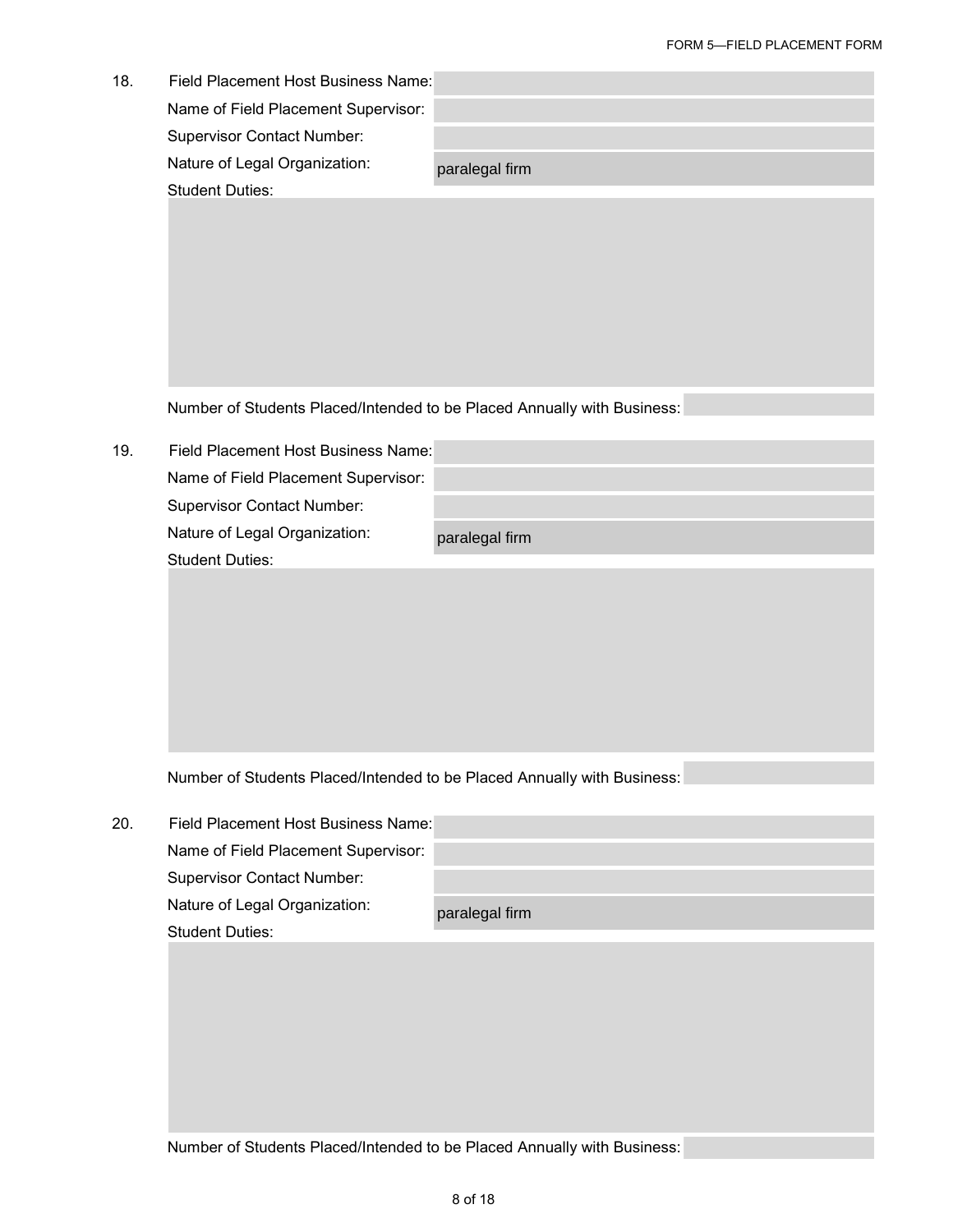| 21. | Field Placement Host Business Name:<br>Name of Field Placement Supervisor:<br><b>Supervisor Contact Number:</b><br>Nature of Legal Organization:<br><b>Student Duties:</b> | paralegal firm |
|-----|----------------------------------------------------------------------------------------------------------------------------------------------------------------------------|----------------|
|     |                                                                                                                                                                            |                |
|     | Number of Students Placed/Intended to be Placed Annually with Business:                                                                                                    |                |
| 22. | Field Placement Host Business Name:<br>Name of Field Placement Supervisor:<br><b>Supervisor Contact Number:</b><br>Nature of Legal Organization:                           | paralegal firm |
|     |                                                                                                                                                                            |                |
|     | Number of Students Placed/Intended to be Placed Annually with Business:                                                                                                    |                |
| 23. | Field Placement Host Business Name:<br>Name of Field Placement Supervisor:<br><b>Supervisor Contact Number:</b><br>Nature of Legal Organization:<br><b>Student Duties:</b> | paralegal firm |
|     |                                                                                                                                                                            |                |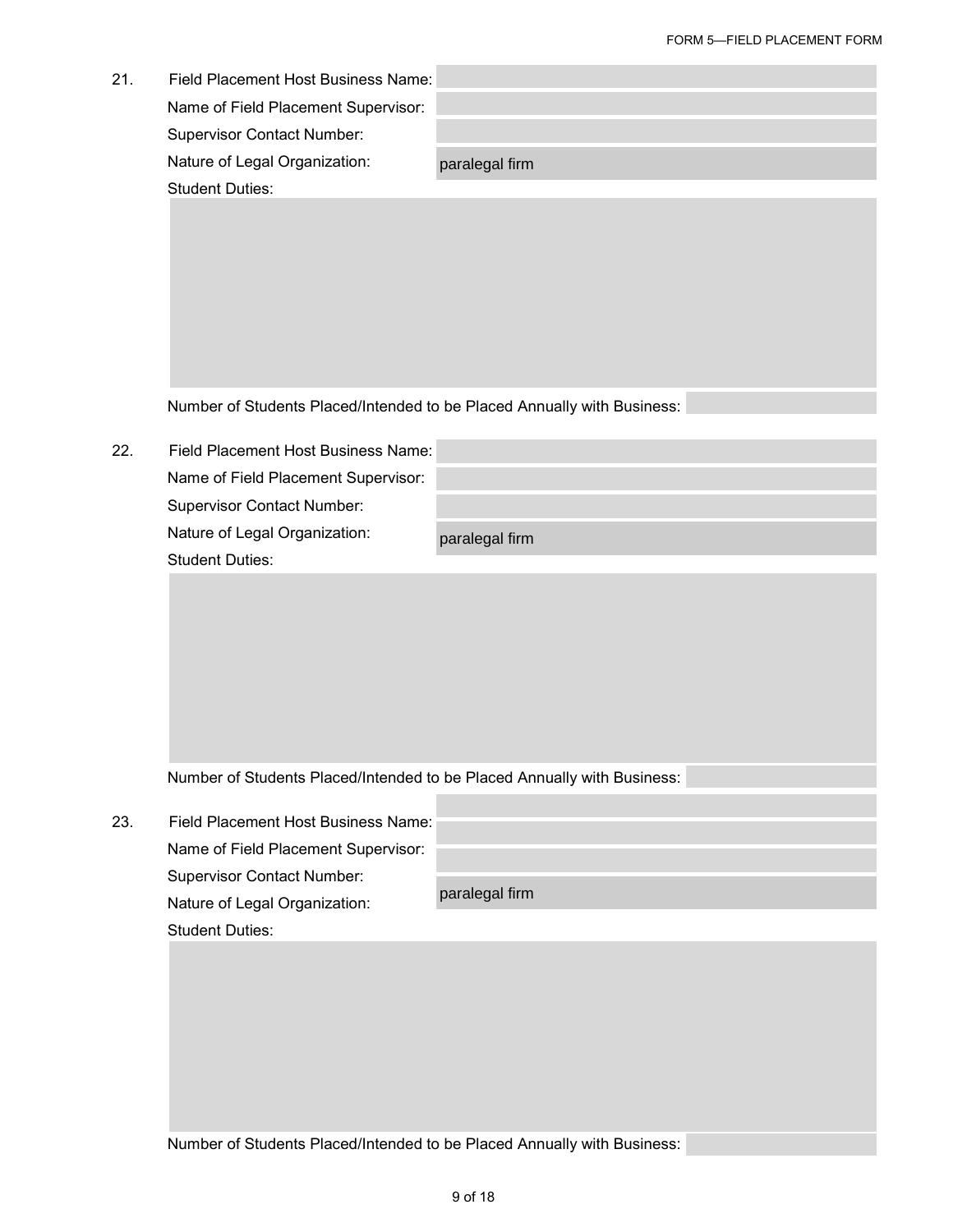| 24. | Field Placement Host Business Name:<br>Name of Field Placement Supervisor:<br><b>Supervisor Contact Number:</b><br>Nature of Legal Organization: |                |
|-----|--------------------------------------------------------------------------------------------------------------------------------------------------|----------------|
|     | <b>Student Duties:</b>                                                                                                                           | paralegal firm |
|     |                                                                                                                                                  |                |
|     |                                                                                                                                                  |                |
|     |                                                                                                                                                  |                |
|     |                                                                                                                                                  |                |
|     |                                                                                                                                                  |                |
|     |                                                                                                                                                  |                |
|     | Number of Students Placed/Intended to be Placed Annually with Business:                                                                          |                |
|     |                                                                                                                                                  |                |
| 25. | Field Placement Host Business Name:                                                                                                              |                |
|     | Name of Field Placement Supervisor:<br><b>Supervisor Contact Number:</b>                                                                         |                |
|     | Nature of Legal Organization:                                                                                                                    |                |
|     | <b>Student Duties:</b>                                                                                                                           | paralegal firm |
|     |                                                                                                                                                  |                |
|     |                                                                                                                                                  |                |
|     |                                                                                                                                                  |                |
|     |                                                                                                                                                  |                |
|     |                                                                                                                                                  |                |
|     |                                                                                                                                                  |                |
|     | Number of Students Placed/Intended to be Placed Annually with Business:                                                                          |                |
| 26. | Field Placement Host Business Name:                                                                                                              |                |
|     | Name of Field Placement Supervisor:                                                                                                              |                |
|     | <b>Supervisor Contact Number:</b>                                                                                                                |                |
|     | Nature of Legal Organization:                                                                                                                    | paralegal firm |
|     | <b>Student Duties:</b>                                                                                                                           |                |
|     |                                                                                                                                                  |                |
|     |                                                                                                                                                  |                |
|     |                                                                                                                                                  |                |
|     |                                                                                                                                                  |                |
|     |                                                                                                                                                  |                |
|     |                                                                                                                                                  |                |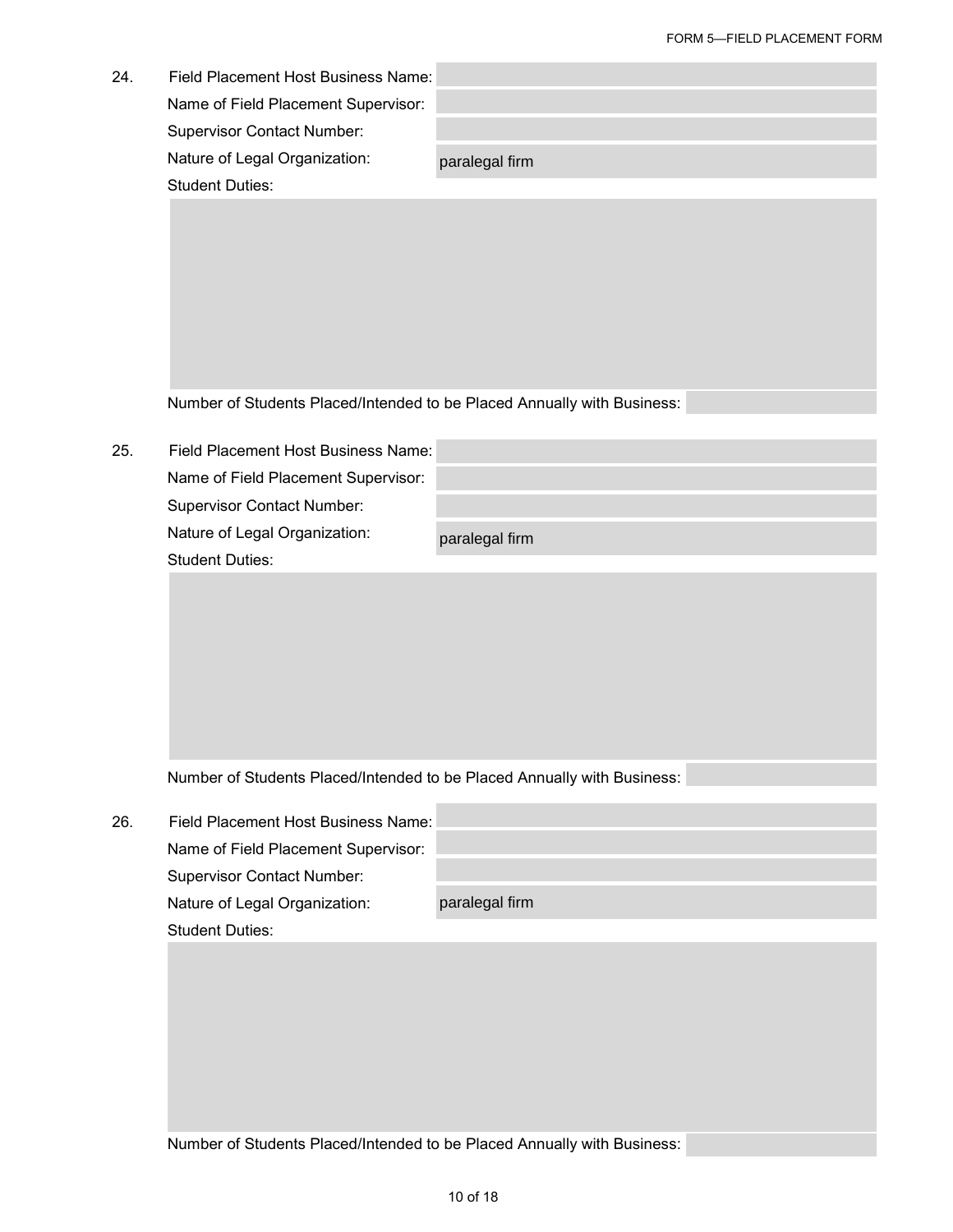| 27. | Field Placement Host Business Name:<br>Name of Field Placement Supervisor: |                |
|-----|----------------------------------------------------------------------------|----------------|
|     | <b>Supervisor Contact Number:</b>                                          |                |
|     | Nature of Legal Organization:                                              | paralegal firm |
|     | <b>Student Duties:</b>                                                     |                |
|     |                                                                            |                |
|     |                                                                            |                |
|     |                                                                            |                |
|     |                                                                            |                |
|     |                                                                            |                |
|     |                                                                            |                |
|     |                                                                            |                |
|     | Number of Students Placed/Intended to be Placed Annually with Business:    |                |
| 28. | Field Placement Host Business Name:                                        |                |
|     | Name of Field Placement Supervisor:                                        |                |
|     | <b>Supervisor Contact Number:</b>                                          |                |
|     | Nature of Legal Organization:                                              | paralegal firm |
|     | <b>Student Duties:</b>                                                     |                |
|     |                                                                            |                |
|     |                                                                            |                |

| 29. | Field Placement Host Business Name: |                |
|-----|-------------------------------------|----------------|
|     | Name of Field Placement Supervisor: |                |
|     | <b>Supervisor Contact Number:</b>   |                |
|     | Nature of Legal Organization:       | paralegal firm |
|     | <b>Student Duties:</b>              |                |
|     |                                     |                |
|     |                                     |                |
|     |                                     |                |
|     |                                     |                |
|     |                                     |                |
|     |                                     |                |
|     |                                     |                |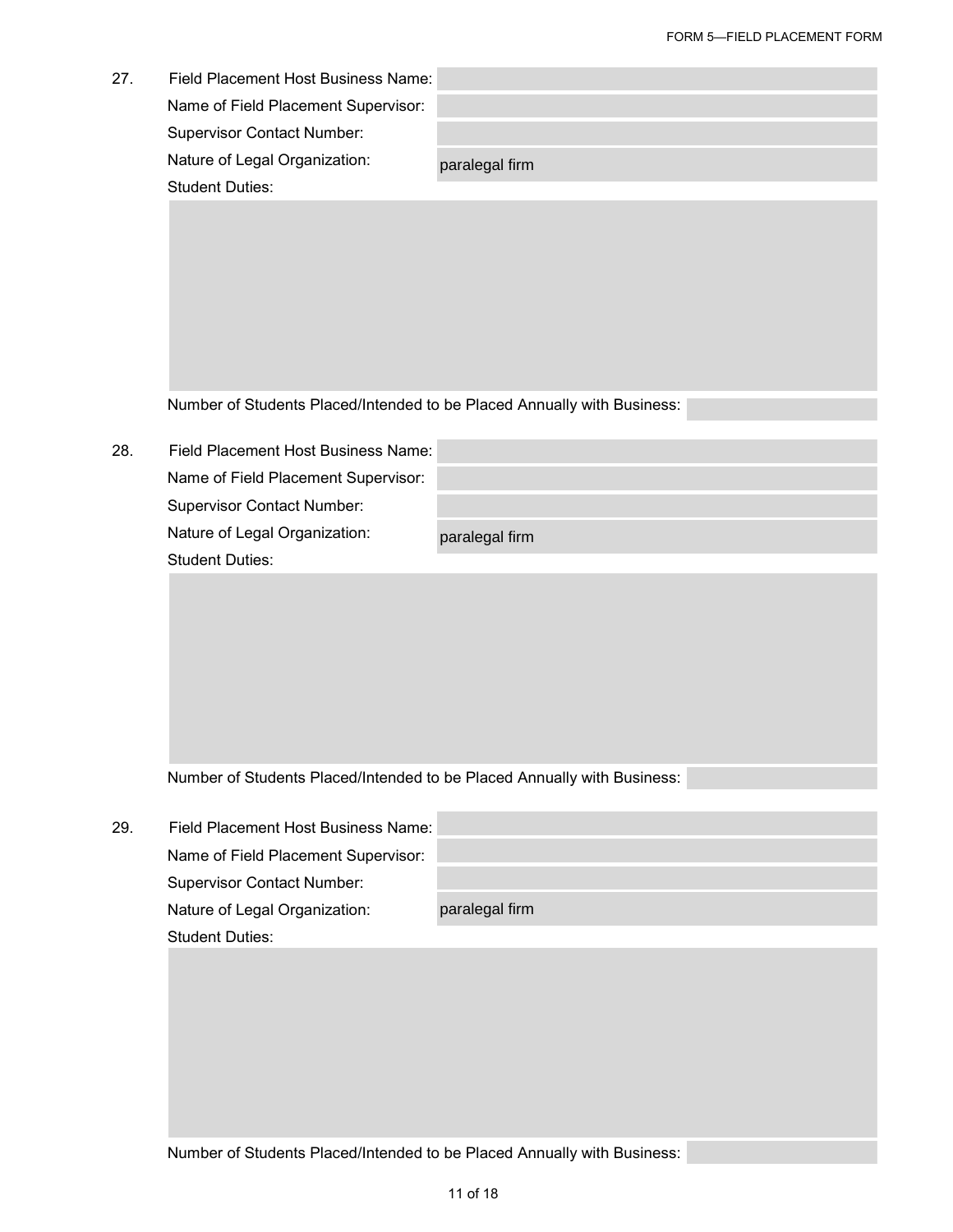| 30. | Field Placement Host Business Name:                                      |                |
|-----|--------------------------------------------------------------------------|----------------|
|     | Name of Field Placement Supervisor:<br><b>Supervisor Contact Number:</b> |                |
|     | Nature of Legal Organization:<br><b>Student Duties:</b>                  | paralegal firm |
|     |                                                                          |                |
|     | Number of Students Placed/Intended to be Placed Annually with Business:  |                |
| 31. | Field Placement Host Business Name:                                      |                |
|     | Name of Field Placement Supervisor:                                      |                |
|     | <b>Supervisor Contact Number:</b>                                        |                |
|     | Nature of Legal Organization:                                            | paralegal firm |
|     | <b>Student Duties:</b>                                                   |                |
|     |                                                                          |                |
|     | Number of Students Placed/Intended to be Placed Annually with Business:  |                |
| 32. | Field Placement Host Business Name:                                      |                |
|     | Name of Field Placement Supervisor:                                      |                |
|     | <b>Supervisor Contact Number:</b>                                        |                |
|     | Nature of Legal Organization:                                            | paralegal firm |
|     | <b>Student Duties:</b>                                                   |                |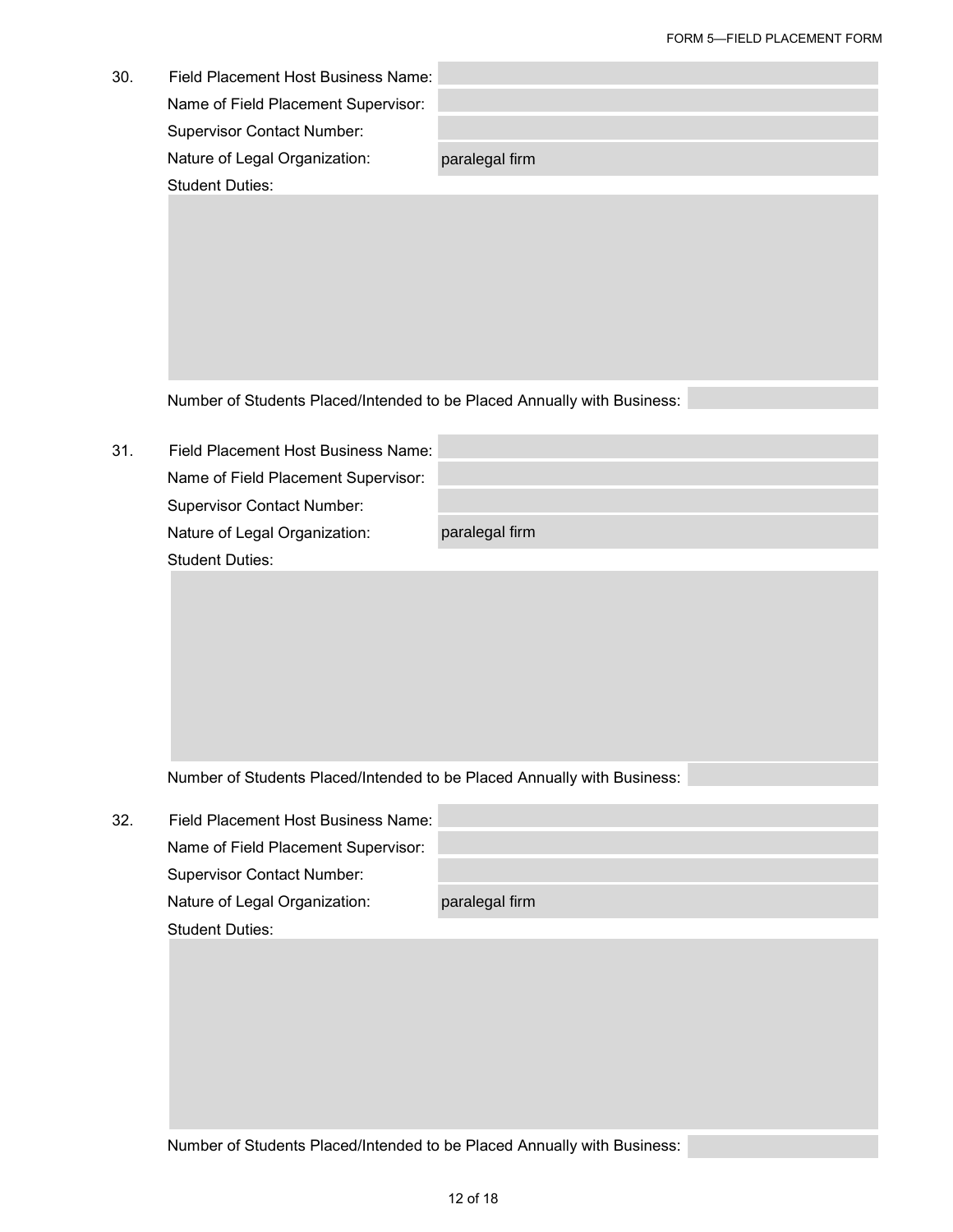| 33. | Field Placement Host Business Name:<br>Name of Field Placement Supervisor:<br><b>Supervisor Contact Number:</b><br>Nature of Legal Organization:<br><b>Student Duties:</b> | paralegal firm |
|-----|----------------------------------------------------------------------------------------------------------------------------------------------------------------------------|----------------|
|     |                                                                                                                                                                            |                |
|     | Number of Students Placed/Intended to be Placed Annually with Business:                                                                                                    |                |
| 34. | Field Placement Host Business Name:<br>Name of Field Placement Supervisor:                                                                                                 |                |
|     | <b>Supervisor Contact Number:</b>                                                                                                                                          |                |
|     | Nature of Legal Organization:                                                                                                                                              | paralegal firm |
|     | <b>Student Duties:</b>                                                                                                                                                     |                |
|     |                                                                                                                                                                            |                |
|     | Number of Students Placed/Intended to be Placed Annually with Business:                                                                                                    |                |
| 35. | Field Placement Host Business Name:                                                                                                                                        |                |
|     | Name of Field Placement Supervisor:                                                                                                                                        |                |
|     | <b>Supervisor Contact Number:</b>                                                                                                                                          |                |
|     | Nature of Legal Organization:                                                                                                                                              | paralegal firm |
|     | <b>Student Duties:</b>                                                                                                                                                     |                |
|     |                                                                                                                                                                            |                |
|     |                                                                                                                                                                            |                |
|     |                                                                                                                                                                            |                |
|     |                                                                                                                                                                            |                |
|     |                                                                                                                                                                            |                |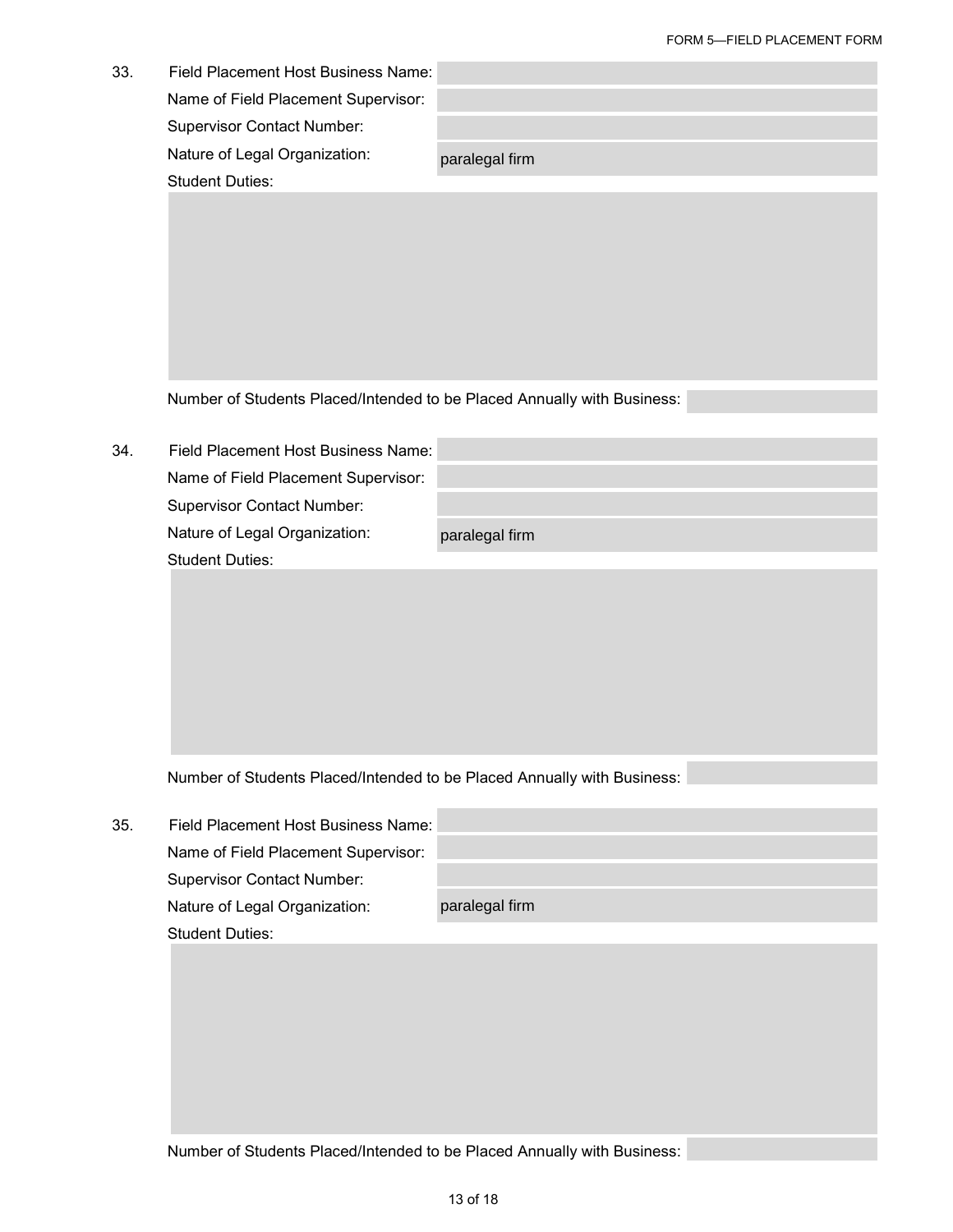|     |                                                                         | <b>OINWED</b> TELD FLAULIMENT FUNK |
|-----|-------------------------------------------------------------------------|------------------------------------|
| 36. | Field Placement Host Business Name:                                     |                                    |
|     | Name of Field Placement Supervisor:                                     |                                    |
|     | <b>Supervisor Contact Number:</b>                                       |                                    |
|     | Nature of Legal Organization:                                           | paralegal firm                     |
|     | <b>Student Duties:</b>                                                  |                                    |
|     |                                                                         |                                    |
|     |                                                                         |                                    |
|     |                                                                         |                                    |
|     |                                                                         |                                    |
|     |                                                                         |                                    |
|     |                                                                         |                                    |
|     |                                                                         |                                    |
|     | Number of Students Placed/Intended to be Placed Annually with Business: |                                    |
|     |                                                                         |                                    |
| 37. | Field Placement Host Business Name:                                     |                                    |
|     | Name of Field Placement Supervisor:                                     |                                    |
|     | <b>Supervisor Contact Number:</b>                                       |                                    |
|     | Nature of Legal Organization:                                           | paralegal firm                     |
|     | <b>Student Duties:</b>                                                  |                                    |
|     |                                                                         |                                    |
|     |                                                                         |                                    |
|     |                                                                         |                                    |
|     |                                                                         |                                    |
|     |                                                                         |                                    |
|     |                                                                         |                                    |
|     |                                                                         |                                    |
|     | Number of Students Placed/Intended to be Placed Annually with Business: |                                    |
| 38. | Field Placement Host Business Name:                                     |                                    |
|     | Name of Field Placement Supervisor:                                     |                                    |
|     | <b>Supervisor Contact Number:</b>                                       |                                    |
|     | Nature of Legal Organization:                                           | paralegal firm                     |
|     | <b>Student Duties:</b>                                                  |                                    |
|     |                                                                         |                                    |
|     |                                                                         |                                    |
|     |                                                                         |                                    |
|     |                                                                         |                                    |
|     |                                                                         |                                    |
|     |                                                                         |                                    |
|     |                                                                         |                                    |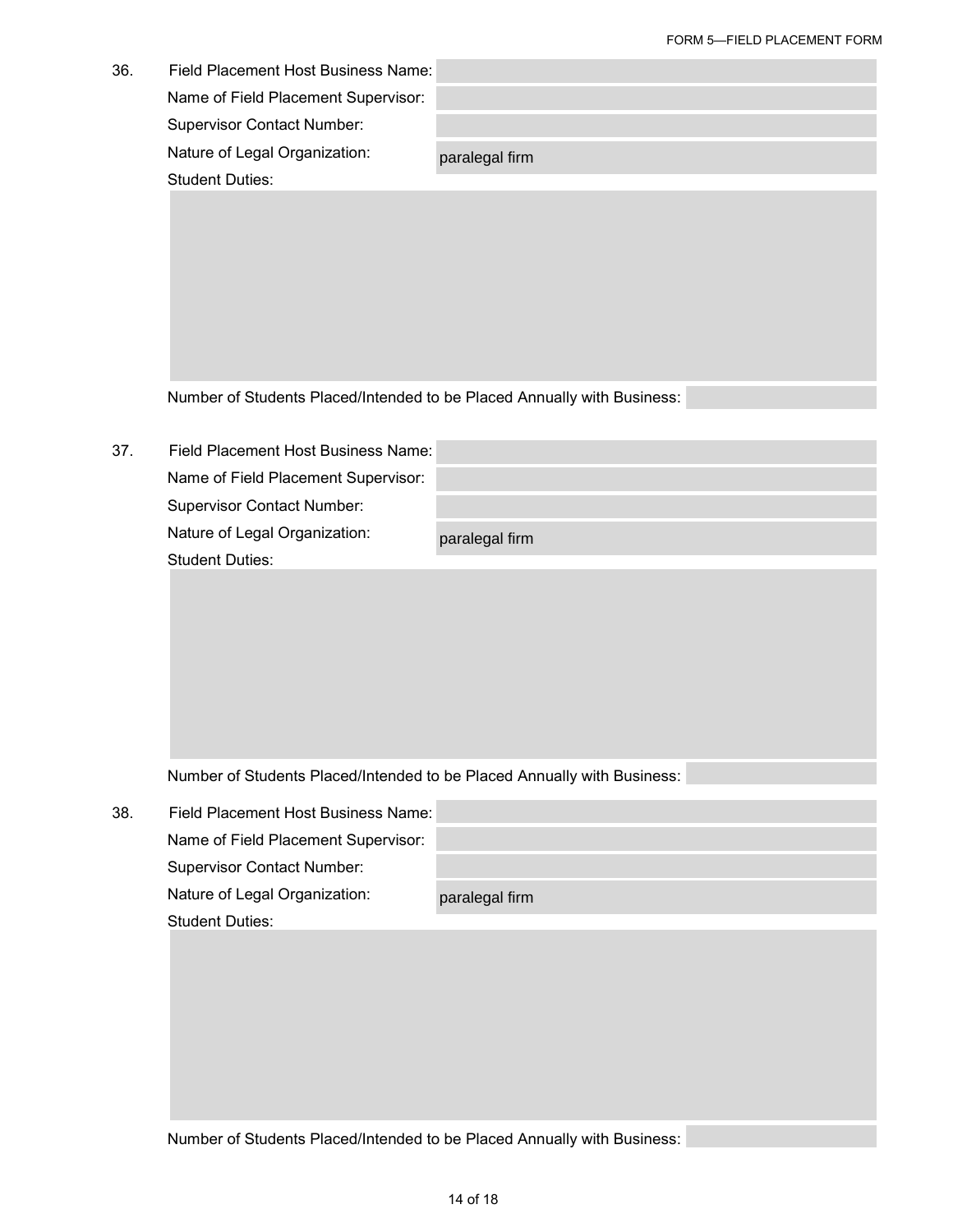| 39. | Field Placement Host Business Name:<br>Name of Field Placement Supervisor:<br><b>Supervisor Contact Number:</b> |                |
|-----|-----------------------------------------------------------------------------------------------------------------|----------------|
|     | Nature of Legal Organization:<br><b>Student Duties:</b>                                                         | paralegal firm |
|     |                                                                                                                 |                |
|     | Number of Students Placed/Intended to be Placed Annually with Business:                                         |                |
| 40. | Field Placement Host Business Name:<br>Name of Field Placement Supervisor:<br><b>Supervisor Contact Number:</b> |                |
|     | Nature of Legal Organization:<br><b>Student Duties:</b>                                                         | paralegal firm |
|     |                                                                                                                 |                |
|     | Number of Students Placed/Intended to be Placed Annually with Business:                                         |                |
| 41. | Field Placement Host Business Name:<br>Name of Field Placement Supervisor:<br><b>Supervisor Contact Number:</b> |                |
|     | Nature of Legal Organization:<br><b>Student Duties:</b>                                                         | paralegal firm |
|     |                                                                                                                 |                |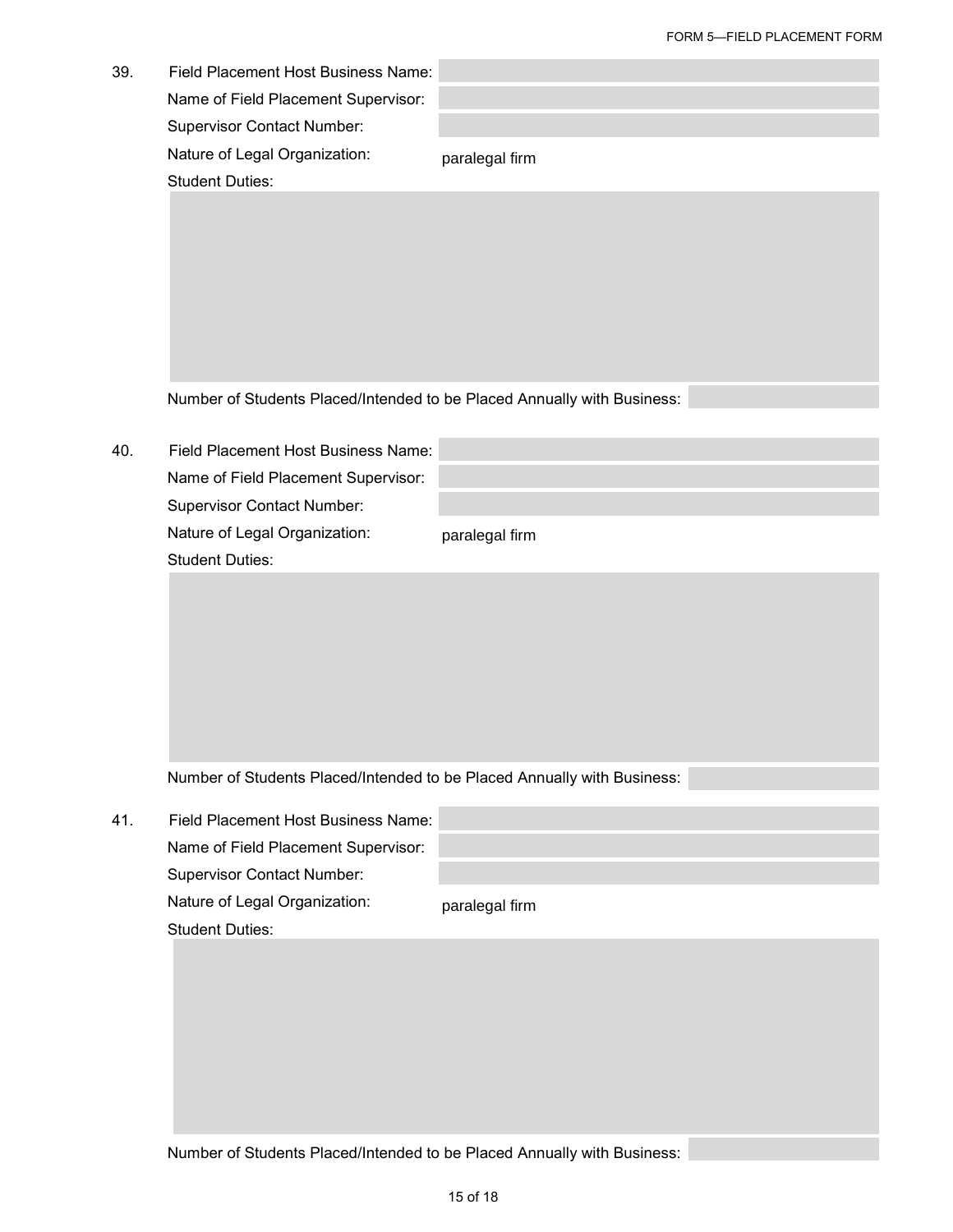| 42. | Field Placement Host Business Name:                                     |                |
|-----|-------------------------------------------------------------------------|----------------|
|     | Name of Field Placement Supervisor:                                     |                |
|     | <b>Supervisor Contact Number:</b>                                       |                |
|     | Nature of Legal Organization:                                           | paralegal firm |
|     | <b>Student Duties:</b>                                                  |                |
|     |                                                                         |                |
|     |                                                                         |                |
|     |                                                                         |                |
|     |                                                                         |                |
|     |                                                                         |                |
|     |                                                                         |                |
|     | Number of Students Placed/Intended to be Placed Annually with Business: |                |
|     |                                                                         |                |
| 43. | Field Placement Host Business Name:                                     |                |
|     | Name of Field Placement Supervisor:                                     |                |
|     | Supervisor Contact Number:                                              |                |
|     | Nature of Legal Organization:<br><b>Student Duties:</b>                 | paralegal firm |
|     |                                                                         |                |
|     |                                                                         |                |
|     |                                                                         |                |
|     |                                                                         |                |
|     |                                                                         |                |
|     |                                                                         |                |
|     |                                                                         |                |
|     | Number of Students Placed/Intended to be Placed Annually with Business: |                |
| 44. | Field Placement Host Business Name:                                     |                |
|     | Name of Field Placement Supervisor:                                     |                |
|     | <b>Supervisor Contact Number:</b>                                       |                |
|     | Nature of Legal Organization:                                           | paralegal firm |
|     | <b>Student Duties:</b>                                                  |                |
|     |                                                                         |                |
|     |                                                                         |                |
|     |                                                                         |                |
|     |                                                                         |                |
|     |                                                                         |                |
|     |                                                                         |                |
|     | Number of Students Placed/Intended to be Placed Annually with Business: |                |
|     |                                                                         |                |
|     |                                                                         | 16 of 18       |
|     |                                                                         |                |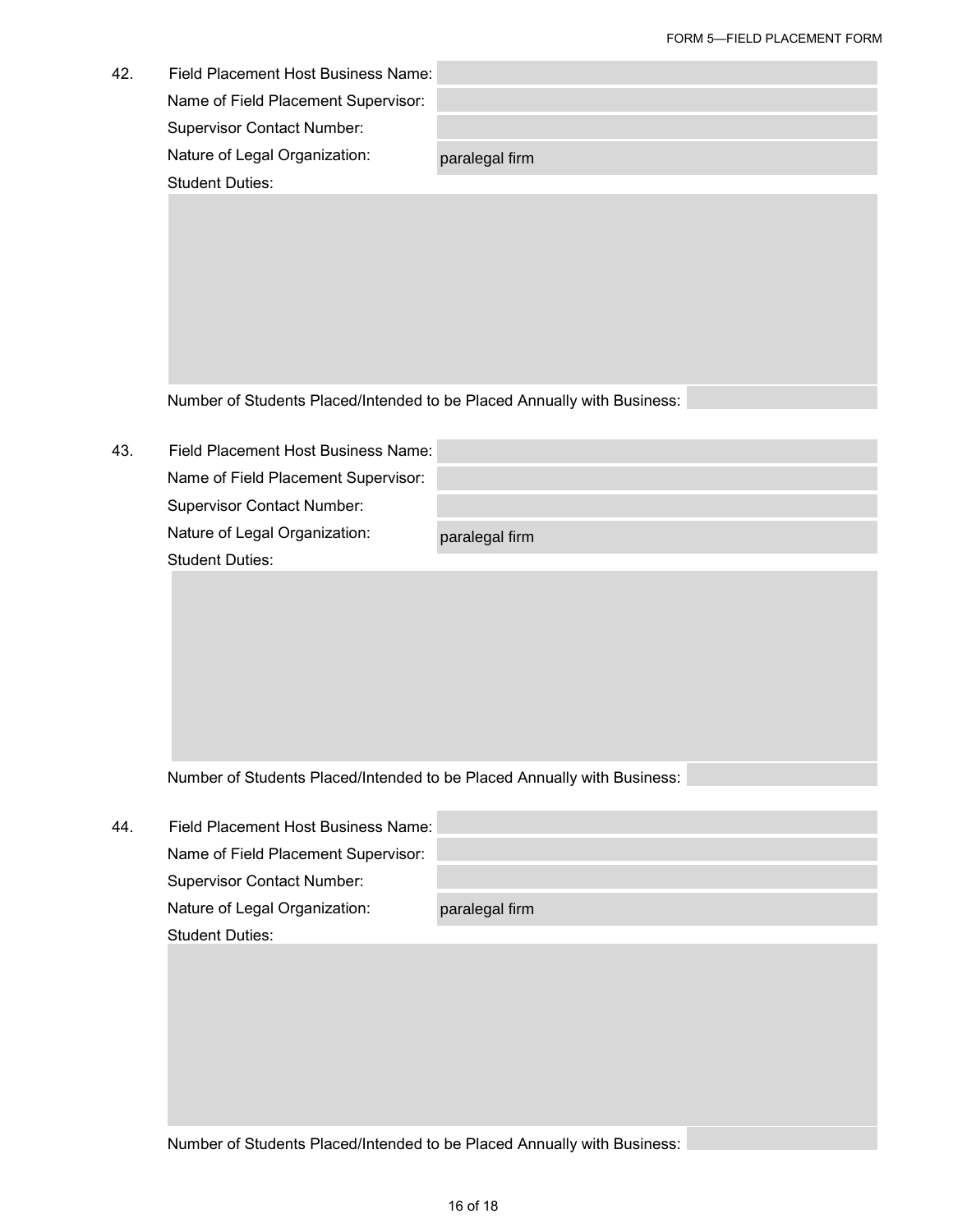| 45. | Field Placement Host Business Name: |                |
|-----|-------------------------------------|----------------|
|     | Name of Field Placement Supervisor: |                |
|     | <b>Supervisor Contact Number:</b>   |                |
|     | Nature of Legal Organization:       | paralegal firm |
|     | <b>Student Duties:</b>              |                |
|     |                                     |                |

46. Field Placement Host Business Name: Name of Field Placement Supervisor: Supervisor Contact Number: Nature of Legal Organization: Student Duties:

paralegal firm

| 47. | Field Placement Host Business Name: |                |
|-----|-------------------------------------|----------------|
|     | Name of Field Placement Supervisor: |                |
|     | <b>Supervisor Contact Number:</b>   |                |
|     | Nature of Legal Organization:       | paralegal firm |
|     | <b>Student Duties:</b>              |                |
|     |                                     |                |
|     |                                     |                |
|     |                                     |                |
|     |                                     |                |
|     |                                     |                |
|     |                                     |                |
|     |                                     |                |
|     |                                     |                |